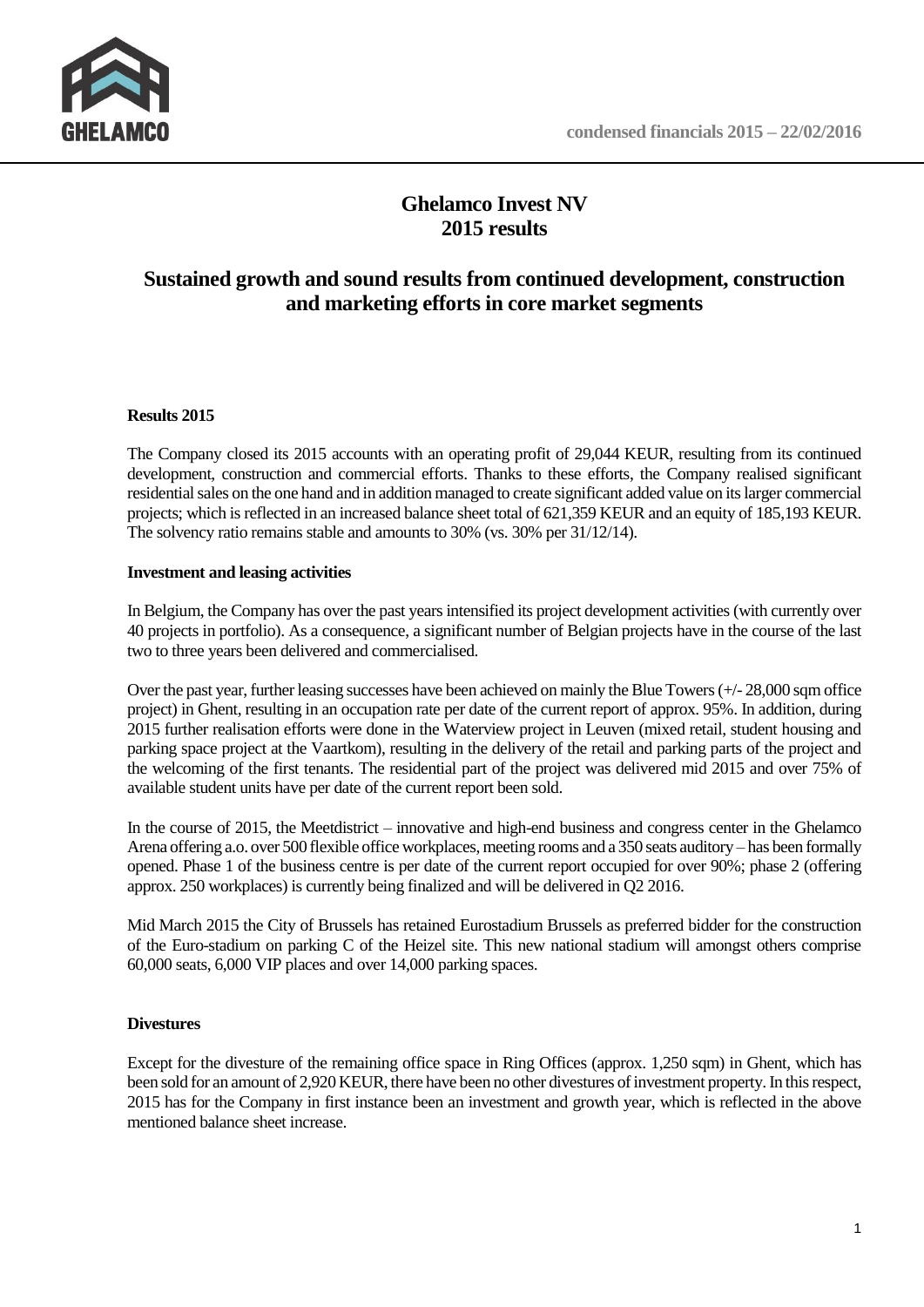

#### **Corporate governance and capital structure**

In connection with the growing importance which management attaches to corporate governance and the further professional structuring of the Company, the Board of Directors of Ghelamco Invest has per end May 2015 been extended with a non-executive member and an independent member. In addition, the Board has formally installed an audit committee. Still in the above respect and with the intention to further strengthen the capital structure of the Company, Ghelamco Invest's capital has in June 2015 been increased by 50 MEUR and in December 2015 by another 35 MEUR.

#### **Key figures (KEUR)**

| <b>Results</b>                                   | 31.12.2015 | 31.12.2014 |
|--------------------------------------------------|------------|------------|
| Operating result                                 | 29,044     | 20,008     |
| Net result of the year                           | 10,355     | 4,557      |
| Share of the group in the net result of the year | 10,248     | 4,544      |
| <b>Balance sheet</b>                             | 31.12.2015 | 31.12.2014 |
| Total assets                                     | 621,359    | 424,397    |
| Cash and cash equivalents                        | 35,141     | 39,837     |
| Net financial debt (-)                           | 358,725    | 257,923    |
| Total equity                                     | 185,193    | 89,835     |

2015 revenue amounts to 64,168 KEUR and mainly relates to rental income (6,919 KEUR) and sales of residential projects (56,312 KEUR). (Residential) sales mainly relate to apartments and student units in Blaisant Park in Ghent, student units in the Waterview project in Leuven Vaartkom and residential projects at the Belgian coast.

The investment property (under construction) portfolio evolved from a fair value of 223,360 KEUR per end 2014 to 265,150 KEUR per end 2015. This evolution results from current period's expenditures (21,789 KEUR), fair value adjustments (22,011 KEUR), disposals (-2,410 KEUR) and transfers (400 KEUR). The current year's favorable fair value adjustments result from sustained investment and leasing efforts, in combination with market evolution (in terms of yields and rent levels).

The 2015 operating result totals 29,044 KEUR; net profit for the year (share of the group) amounts to 10,248 KEUR.

The property development inventories balance increased by 73,912 KEUR to 206,631 KEUR. This evolution is the combined effect of the sale of residential projects (see above) on the one hand and further expenditures on Belgian residential projects on the other hand (mainly the residential part of the Waterview project in Leuven and the Blaisantvest and Tribeca projects in Gent). In addition, the company has expanded its portfolio through a number of acquisitions: mainly 2 sites located at the Louizalaan and the Boulevard Bischoffsheim in Brussels for the future development of mixed residential-office-retail projects, the hotel Pomme de Pin in Courchevel, France for the future development of a residential project consisting of approx. 6,000 sqm apartments with hotel service, and the shares of a company holding the long-term leasehold rights on a building at Rue de la Banque in Brussels.

On 10 June 2015 the capital was increased by 50 MEUR (in cash) through the issue of 97,080 new shares. On 30 December 2015 the capital has been increased another time: by 25 MEUR (in cash, of which 10 MEUR was paid in) through the issue of 48,540 new shares on the one hand and by 25 MEUR (via contribution in kind and) through the issue of another 48,540 new shares on the other hand. These mentioned capital increases have been fully subscribed by Ghelamco Group Comm. VA, parent company of Ghelamco Invest NV.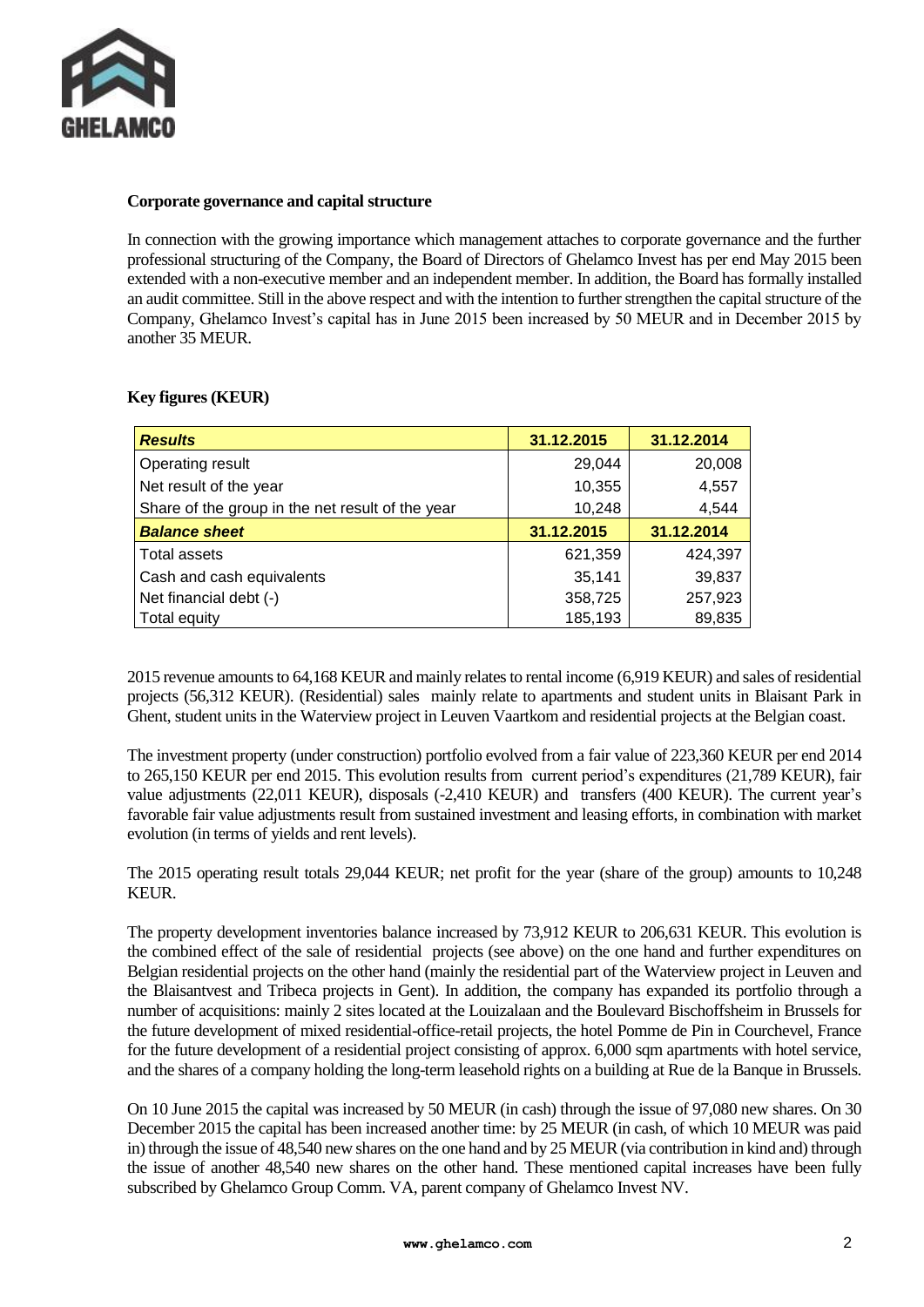

During the year the Company was able to obtain new bank borrowings and withdrew on existing credit facilities for a total amount of 53.1 MEUR. Reimbursements and refinancings have been done for an amount of 24.6 MEUR, bringing the total outstanding bank borrowings to 177.9 MEUR (compared to 149.4 MEUR at 31/12/2014).

In addition, the Company has on 24 June 2015 launched a new EMTN bonds program for a maximum amount of 150 MEUR. First tap on this program has resulted in the issue of a first tranche of 79,100 KEUR and in December the remaining amount of 70,900 KEUR has been raised. The bonds, which are listed on Euronext, have as maturity date 3/07/2020 (first tranche) and 14/06/2021 (second tranche), bear an interest rate of 4.5% (first tranche) and 4.125% (second tranche) and are secured by a first demand guarantee from Ghelamco Group Comm. VA. The program has been coordinated by Belfius, BNP and KBC. Both tranches have been underwritten by institutional investors and high-net-worth individuals. Since its bond listing on Euronext, Ghelamco Invest is formally considered as a Public Interest Entity (PIE), with related transparancy, governance and reporting requirements to the benefit of the investors.

On the other hand, the Company has in December redeemed its 2012 private unsecured bonds for a total amount of 42 MEUR (serie A for an amount of 25.05 MEUR on its contractual maturity date 13/12/15 and serie B for an amount of 16.95 MEUR on the same date, through early redemption), bringing the total amount of outstanding bonds per 31 December 2015 to 216,004 KEUR (net of capitalized issue costs).

#### **Outlook**

It is the Company's strategy to further diversify its investment portfolio by spreading its investments over different real estate segments and/or mixed projects.

In 2016 the Company will continue thisstrategy. In addition, specific evolutions in its active markets and real estate segments will be closely monitored. Considering its sound financial structure and the expected further market evolutions (in terms of tenant activity and evolution in yields), the Company is confident to achieve its 2016 goals in general.

*The independent auditor Deloitte Bedrijfsrevisoren, represented by Rik Neckebroeck, has confirmed that his audit procedures, which have been substantially completed, have not revealed any material adjustments which would have to be made to the accounting information disclosed in this report.*

*The consolidated financial statements have been prepared in accordance with IFRS as adopted by the European Union.*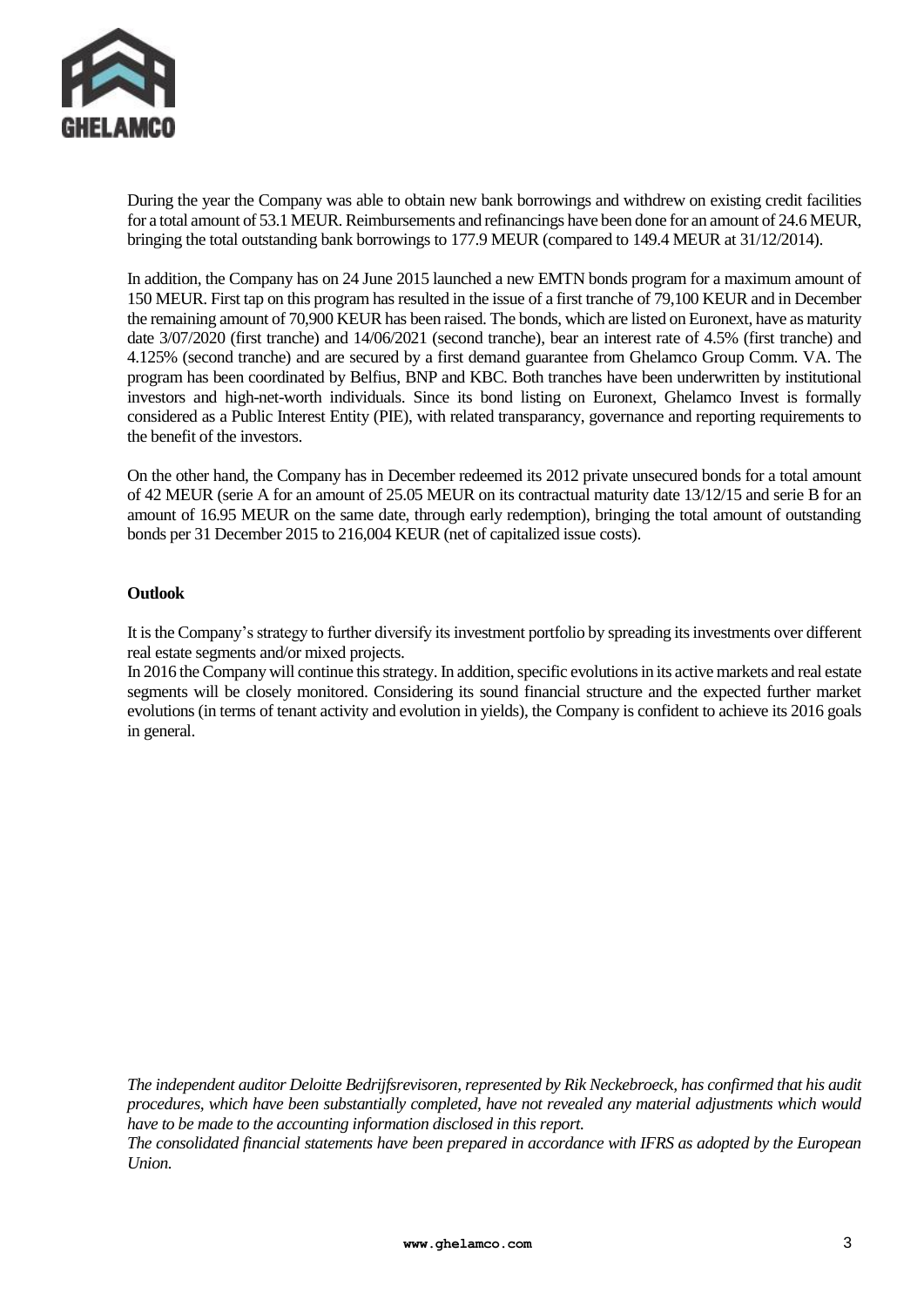

# **Condensed consolidated income statement (KEUR)**

|                                                  | 2015      | 2014      |
|--------------------------------------------------|-----------|-----------|
| Revenue                                          | 64,168    | 37,747    |
| Other operating income                           | 2,586     | 4,288     |
|                                                  |           |           |
| Cost of Property Development Inventories         | $-39,484$ | $-19,348$ |
| Employee benefit expense                         | $-387$    | $-402$    |
| Depreciation amortisation and impairment charges | $-35$     | $-70$     |
| Gains from revaluation of Investment Property    | 22,011    | 7,538     |
| Other operating expense                          | $-19,815$ | $-8,955$  |
| Share of results of associates                   | 0         | $-790$    |
|                                                  |           |           |
| <b>Operating profit - result</b>                 | 29,044    | 20,008    |
|                                                  |           |           |
| Finance income                                   | 1,100     | 607       |
| Finance costs                                    | $-13,425$ | $-13,205$ |
| Profit before income tax                         | 16,719    | 7,410     |
| Income tax expense/income                        | $-6,364$  | $-2,853$  |
| Profit for the year                              | 10,355    | 4,557     |
| <b>Attributable to:</b>                          |           |           |
| Equity holders of parent                         | 10,248    | 4,544     |
|                                                  |           | 13        |
| Non-controlling interests                        | 107       |           |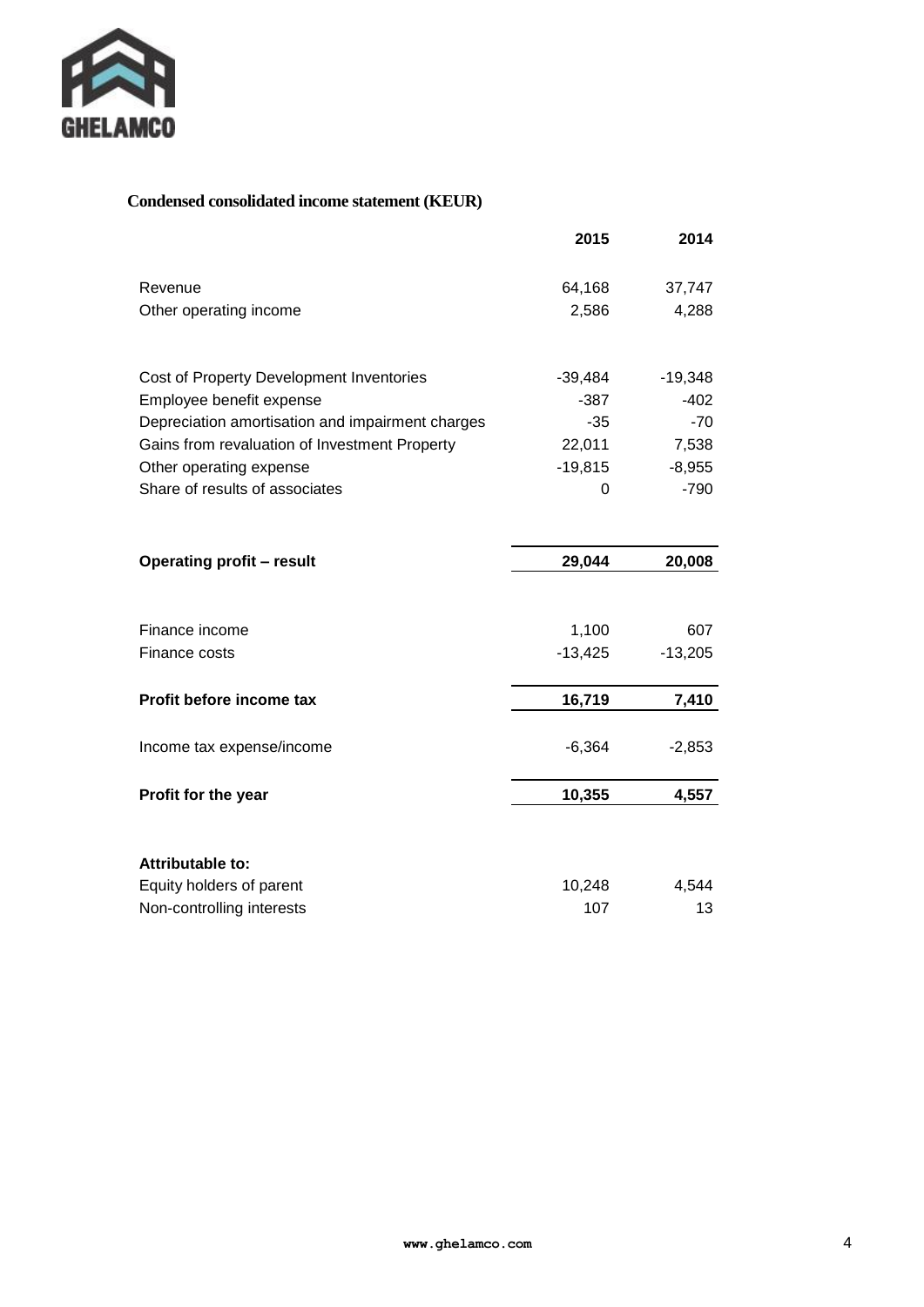

# **Condensed consolidated balance sheet (KEUR)**

|                                         |                | 31/12/2015 31/12/2014 |
|-----------------------------------------|----------------|-----------------------|
| <b>ASSETS</b>                           |                |                       |
| <b>Non-current assets</b>               |                |                       |
| <b>Investment Property</b>              | 265,150        | 223,360               |
| Property, plant and equipment           | 148            | 277                   |
| Investments in associates               | $\Omega$       | 590                   |
| Receivables and prepayments             | 2,163          | 2,580                 |
| Deferred tax assets                     | 5,181          | 2,985                 |
| Non-current assets held for sale        | $\Omega$       | 0                     |
| Other financial assets                  | 3,637          | 561                   |
| Restricted cash                         | 0              | 0                     |
| <b>Total non-current assets</b>         | 276,279        | 230,353               |
| <b>Current assets</b>                   |                |                       |
| <b>Property Development Inventories</b> | 206,631        | 132,720               |
| Trade and other receivables             | 102,719        | 20,512                |
| <b>Current tax assets</b>               | 14             | 0                     |
| Derivatives                             | $\Omega$       | 0                     |
| Assets classified as held for sale      | 575            | 975                   |
| Restricted cash                         | $\overline{0}$ | 0                     |
| Cash and cash equivalents               | 35,141         | 39,837                |
| <b>Total current assets</b>             | 345,080        | 194,044               |
| <b>TOTAL ASSETS</b>                     | 621,359        | 424,397               |